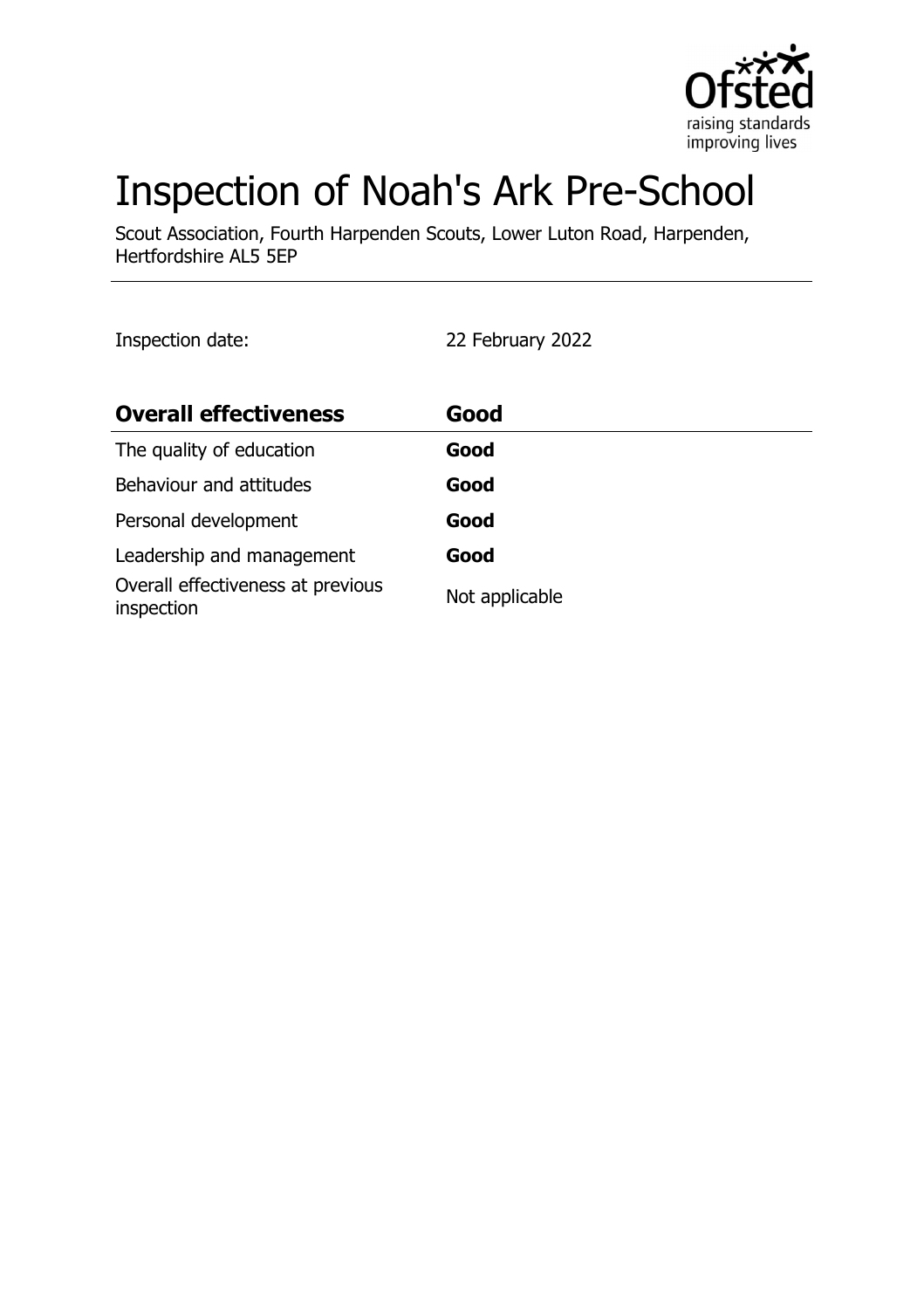

# **What is it like to attend this early years setting?**

#### **The provision is good**

Children enjoy the time they spend at this friendly pre-school. They arrive happily and separate from their carers with ease. The enthusiastic staff welcome children and talk excitedly about what they have brought along for 'show and tell'. Children form close bonds with the nurturing staff. They cuddle up to them at story time and seek out their key person for reassurance when tired.

Children enjoy a wide range of resources and activities in the pre-school. Staff plan exciting learning opportunities indoors and in the large garden area. Children are learning about the local wildlife. They enjoy identifying the various geese, ducks and heron that live in the neighbouring river. Children also get to explore the local environment with trips out to nearby parks.

Children demonstrate high levels of confidence. Staff encourage this with numerous opportunities for children to display their talents to the group. For example, children are proud to stand at the front and sing their favourite songs during circle time. Children engage well with visitors, talking confidently to them and encouraging them to join in with activities.

# **What does the early years setting do well and what does it need to do better?**

- Leaders have clear intent for children's learning. They plan activities based on children's interests and adapt them to meet the needs of individual children. For example, children are developing their mathematical language. Staff support them in building structures and examining the features of the three- and fourdimensional shapes they make.
- $\blacksquare$  Children with special educational needs and/or disabilities are well supported in the setting. Staff skilfully adapt activities to ensure all children learn in a way that best supports their needs. For example, some children get overwhelmed by the large group during circle time. Staff are aware of this and swiftly introduce alternative ways for them to share their stories and experiences to a smaller audience.
- $\blacksquare$  Children behave well in the pre-school. They are kind and considerate and are learning to take turns in activities. Staff use innovative methods to teach children about kind behaviours. For example, they support children to play cooperatively by reminding them of the kind characters they read about at story time.
- $\blacksquare$  Relationships with families are strong. Parents speak highly of managers and staff, and the care and support offered to children and families. Staff work hard to establish effective methods of communication from the start. Parents provide comprehensive information about children's early experiences. This allows staff to plan learning opportunities children may not otherwise receive.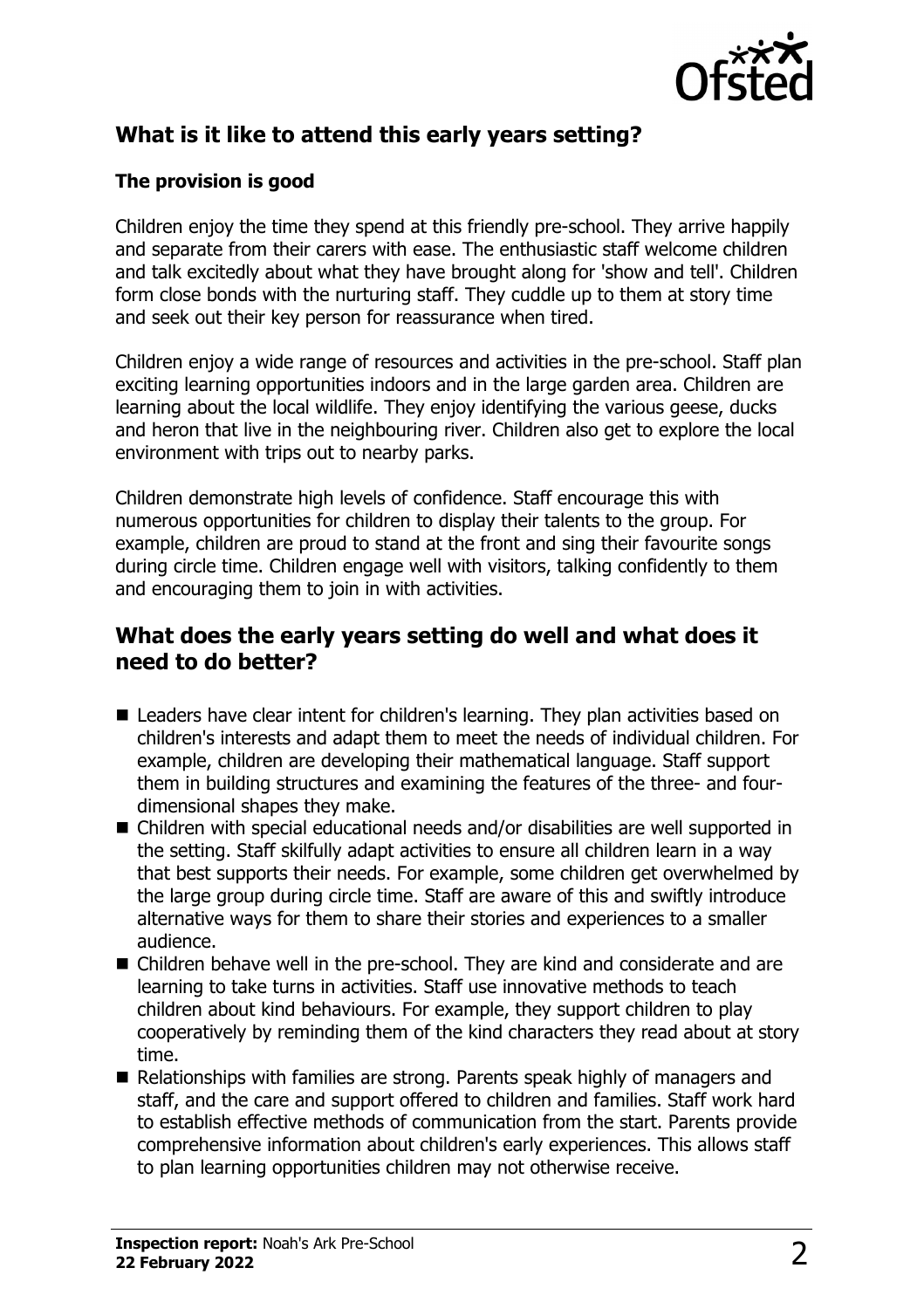

- $\blacksquare$  Children are growing increasingly independent. They put on their own shoes and coats and wash their hands with minimal support. Children clear away their cups and plates after snacks and meals. This helps prepare them for the routines of school.
- Staff use every opportunity to enhance children's knowledge of essential hygiene routines. At story time, children are learning about a crocodile with toothache. Staff talk about the importance of brushing teeth properly. They encourage children to practise themselves with various toothbrushes and sets of teeth.
- $\blacksquare$  Managers and staff engage well with other professionals. They are proactive in seeking out medical and developmental advice. They invite professionals into the setting and work together planning activities to support children. This enables staff to support the physical and emotional well-being of all children in the preschool.
- $\blacksquare$  Managers demonstrate integrity in ensuring additional funding is appropriately distributed. They involve parents and key staff in the decision-making process. This ensures that children in receipt of funding are fully supported in their development.
- Managers have established a comprehensive recruitment and induction process. This ensures that staff are suitable and have received the required training prior to starting in the setting.
- Staff supervise focused group activities well. They are aware of children's next steps and interact well with children to support them in achieving them. However, staff do not always provide the same high-quality interactions and teaching in sessions of free play.

# **Safeguarding**

The arrangements for safeguarding are effective.

Managers and staff have a clear understanding of the signs and symptoms which can indicate that a child is at risk of harm. They are clear about the process to follow in escalating these concerns to the correct authority. Managers have a robust recruitment and induction process in place. This supports staff's knowledge of safeguarding and first-aid procedures from the start. Managers and staff complete regular risk assessments of the setting and when on trips out.

# **What does the setting need to do to improve?**

#### **To further improve the quality of the early years provision, the provider should:**

 $\blacksquare$  consistently support children in meeting their next steps by engaging them in high-quality interactions in all activities.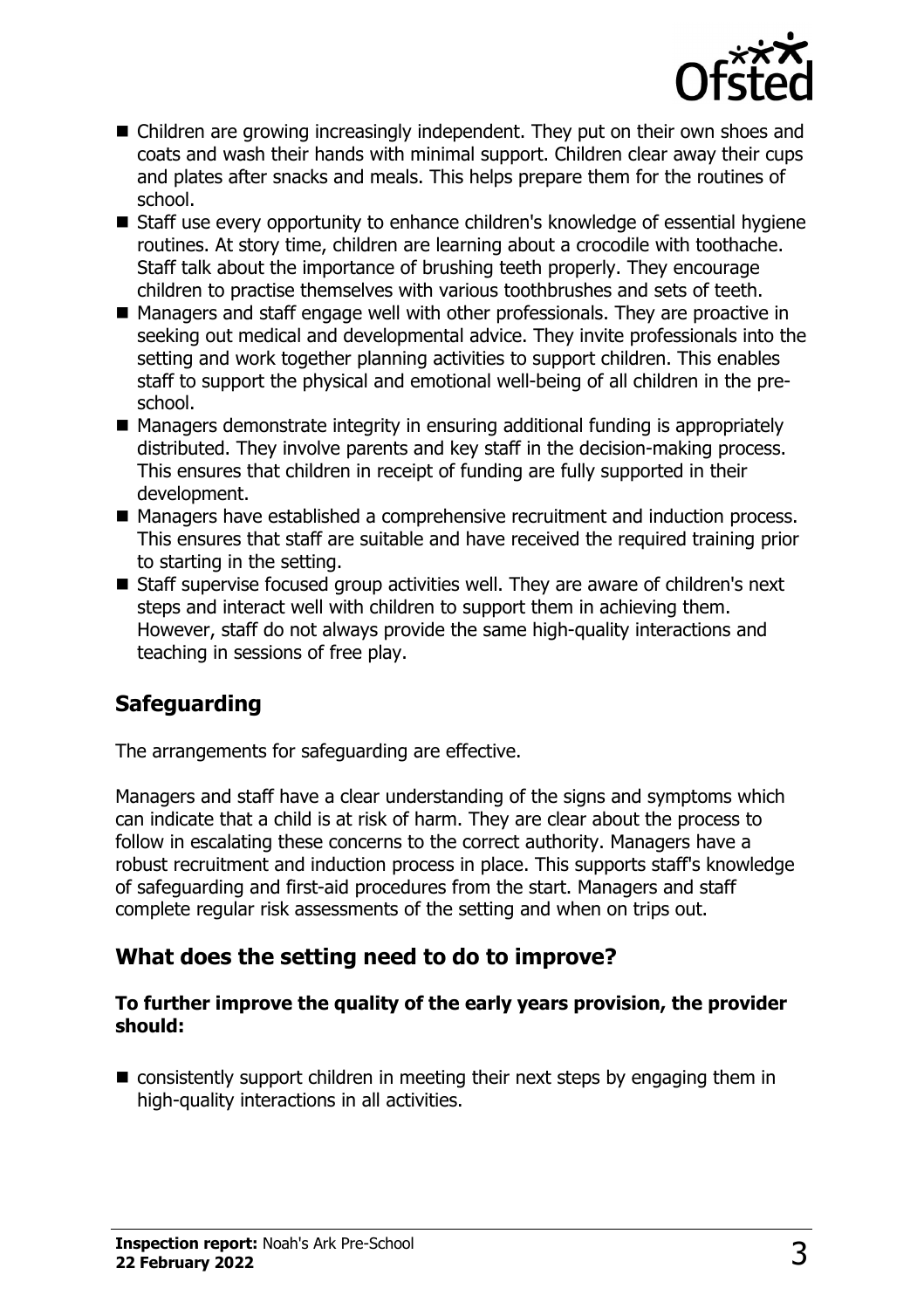

| <b>Setting details</b>                         |                                    |
|------------------------------------------------|------------------------------------|
| Unique reference number                        | 2519663                            |
| <b>Local authority</b>                         | Hertfordshire                      |
| <b>Inspection number</b>                       | 10208002                           |
| <b>Type of provision</b>                       | Childcare on non-domestic premises |
| <b>Registers</b>                               | Early Years Register               |
| Day care type                                  | Sessional day care                 |
| Age range of children at time of<br>inspection | 2 to $4$                           |
| <b>Total number of places</b>                  | 33                                 |
| Number of children on roll                     | 22                                 |
| Name of registered person                      | Noah's Ark Harpenden Limited       |
| Registered person unique<br>reference number   | 2519662                            |
| <b>Telephone number</b>                        | 07984554536                        |
| Date of previous inspection                    | Not applicable                     |

# **Information about this early years setting**

Noah's Ark Pre-School registered in 2019 and is situated in Harpenden, Hertfordshire. It is managed by a limited company. The pre-school employs seven members of childcare staff. Of these, six hold appropriate early years qualifications at level 3. The pre-school opens from Monday to Friday during term time. Sessions are from 9.15am until 12.15pm and from 12.45pm until 3.45pm. There is also an early drop-off session from 8.45am until 9.15am.

# **Information about this inspection**

#### **Inspector**

Antonia Campbell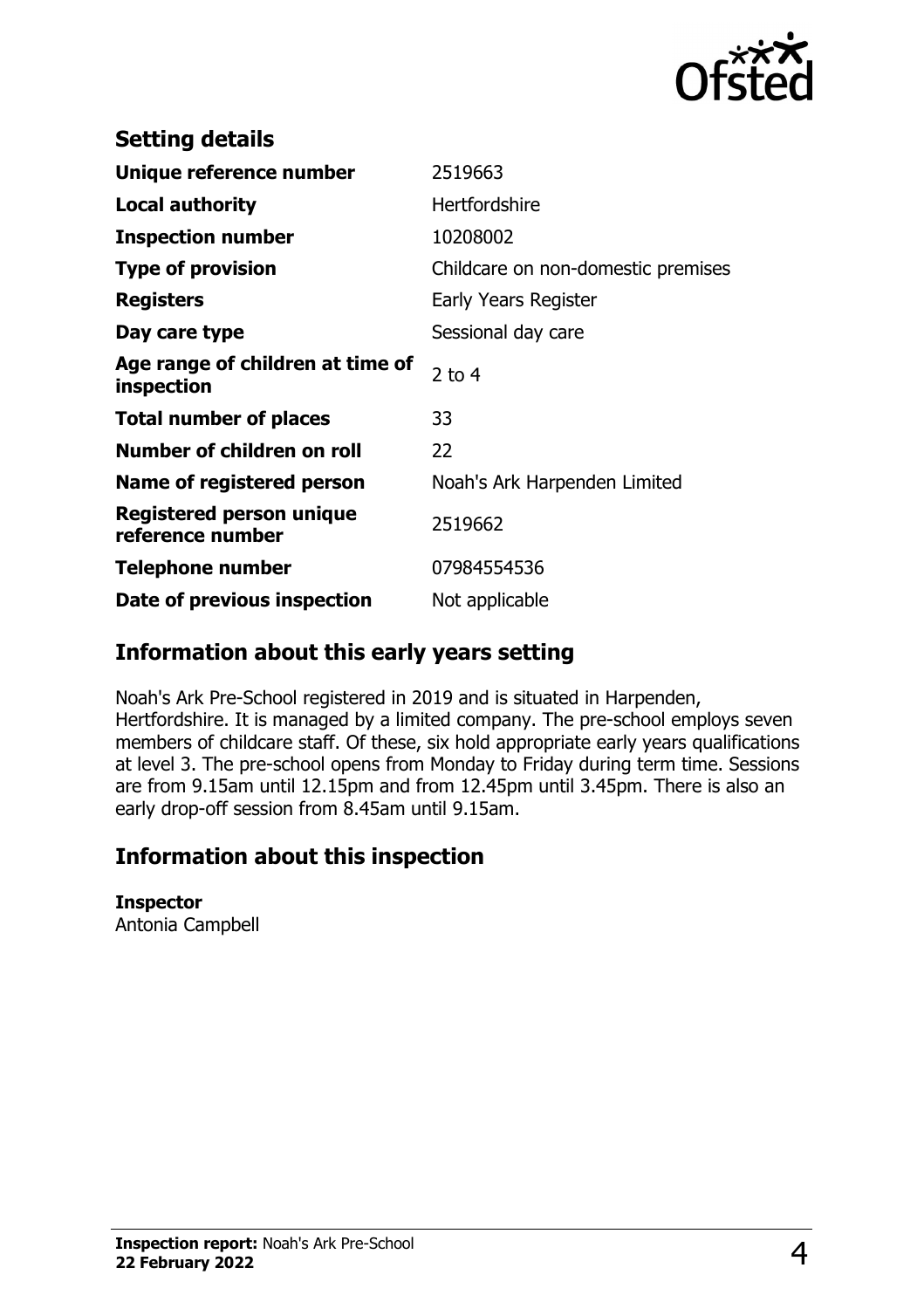

#### **Inspection activities**

- $\blacksquare$  This was the first routine inspection the provider received since the COVID-19 pandemic began. The inspector discussed the impact of the pandemic with the provider and has taken that into account in their evaluation of the provider.
- $\blacksquare$  The inspector observed the quality of education to assess the impact on children's learning.
- $\blacksquare$  The inspector considered the views of parents by speaking to several of them during the inspection.
- $\blacksquare$  The inspector and the manager completed a joint observation of an activity to assess the quality of teaching.
- $\blacksquare$  The inspector looked at relevant documents, including evidence of the suitability of all staff.
- $\blacksquare$  The inspector and the manager discussed how the early years setting is organised.
- $\blacksquare$  The inspector held discussions with the manager and staff about the monitoring of learning and development in the setting, and tracked the progress of children.

We carried out this inspection under sections 49 and 50 of the Childcare Act 2006 on the quality and standards of provision that is registered on the Early Years Register. The registered person must ensure that this provision complies with the statutory framework for children's learning, development and care, known as the early years foundation stage.

If you are not happy with the inspection or the report, you can [complain to Ofsted](http://www.gov.uk/complain-ofsted-report).